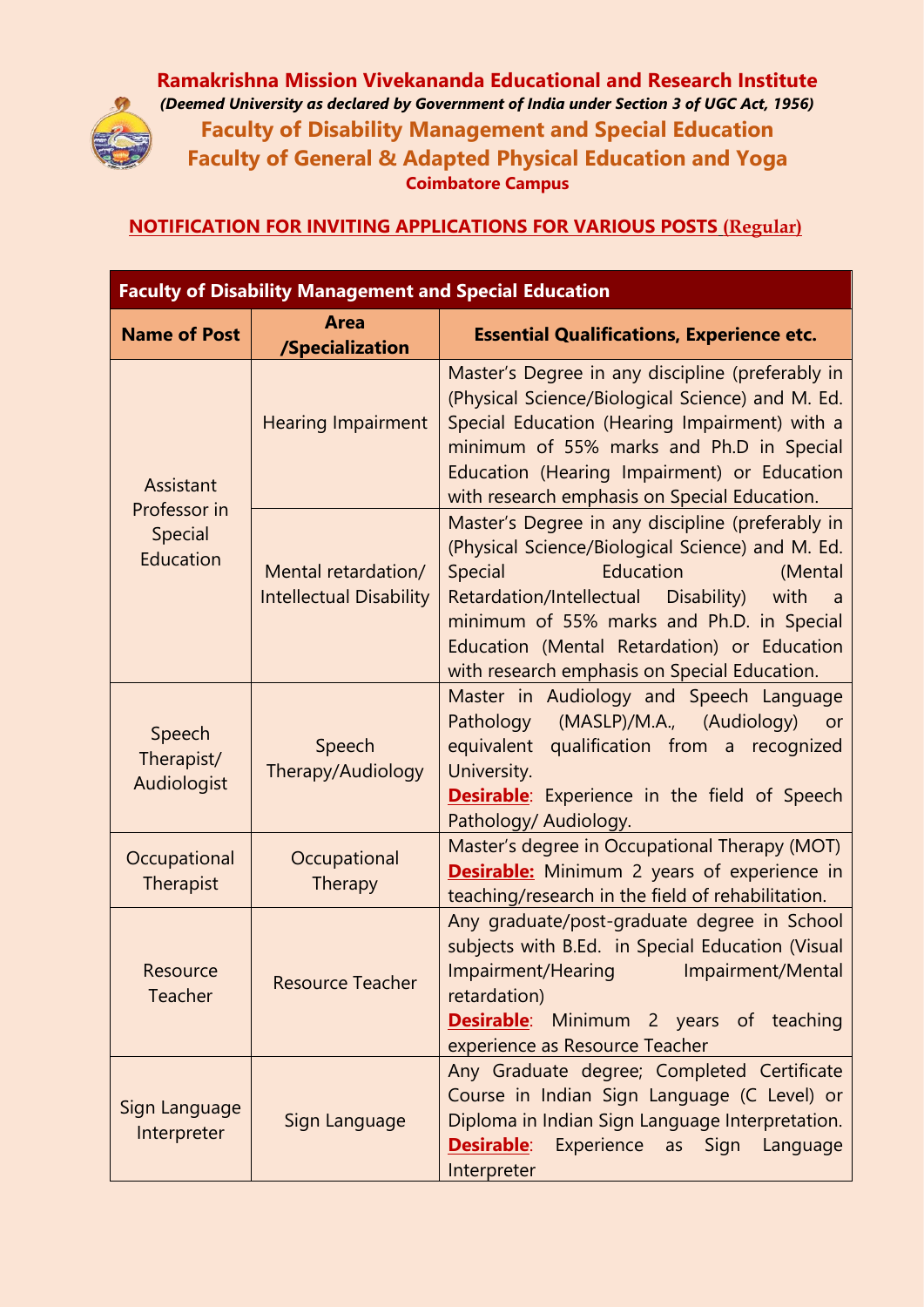| <b>Name of Post</b>                                                    | <b>Area</b><br>/Specialization                                                                                                                                                       | <b>Essential Qualifications, Experience etc.</b>                                                                                                                                                                                                                                                         |
|------------------------------------------------------------------------|--------------------------------------------------------------------------------------------------------------------------------------------------------------------------------------|----------------------------------------------------------------------------------------------------------------------------------------------------------------------------------------------------------------------------------------------------------------------------------------------------------|
| Instructor-<br><b>Indian Sign</b><br>Language<br>(Hearing<br>Impaired) | Instructor                                                                                                                                                                           | • 10+2 Pass from any recognized Board<br>Qualified ISL 'C' Level Course recognized by<br><b>RCI</b><br>Experience in teaching ISL to Children with<br>$\bullet$<br><b>Hearing impairment</b><br><b>Desirable:</b> Graduation in any discipline                                                           |
| <b>Braillist Cum</b><br><b>Proof Reader</b>                            | <b>Braillist</b>                                                                                                                                                                     | Any Graduate degree with knowledge<br>of<br>Standard English and Bharti Braille.<br>Desirable: i) Knowledge of Braille in other<br>Indian Languages; ii) Experience as Braillist or<br>proof reader.                                                                                                     |
| <b>Faculty of General &amp; Adapted Physical Education and Yoga</b>    |                                                                                                                                                                                      |                                                                                                                                                                                                                                                                                                          |
| <b>Name of Post</b>                                                    | Area /<br><b>Specialization</b>                                                                                                                                                      | <b>Essential Qualifications, Experience etc.</b>                                                                                                                                                                                                                                                         |
| Assistant<br>Professor*                                                | Physical<br>$\bullet$<br>Education<br>• Adapted Physical<br>Education<br>Exercise<br>Physiology<br>Sports<br>$\bullet$<br><b>Biomechanics</b><br>Yoga<br><b>Sports</b><br>Psychology | • PhD in Physical Education with at least 55%<br>marks in the Master's degree with<br>specialization in the relevant subject.<br>• PhD in Exercise Physiology/Sports<br>Biomechanics/Sports Psychology with at<br>least 55% marks in the Master's degree with<br>specialization in the relevant subject. |

\* Qualification, Experience & Salary as per RCI/NCTE/UGC norms

- **Desirable for the position of Assistant Professor**: i) NET/SLET in Education / Physical Education; ii) Minimum Two years of Teaching/Research Experience with quality publications.
- The applicants may apply online with all the relevant educational documents properly scanned and send it to the following email ID: rkmvericbe@gmail.com
- The hard copies of online applications should be sent as per the quidelines below.
	- 1. Print out of Online Application(s) in two sets with all necessary selfattested copies of testimonial/certificates, supporting documents etc.
	- 2. Envelope superscribed "Application for the post of……." to the following address by speed post/registered post.

**'The Administrative Head, Ramakrishna Mission Vivekananda Educational and Research Institute, Ramakrishna Mission Vidyalaya campus, SRKV Post, Periyanaickenpalayam, Coimbatore - 641 020'**